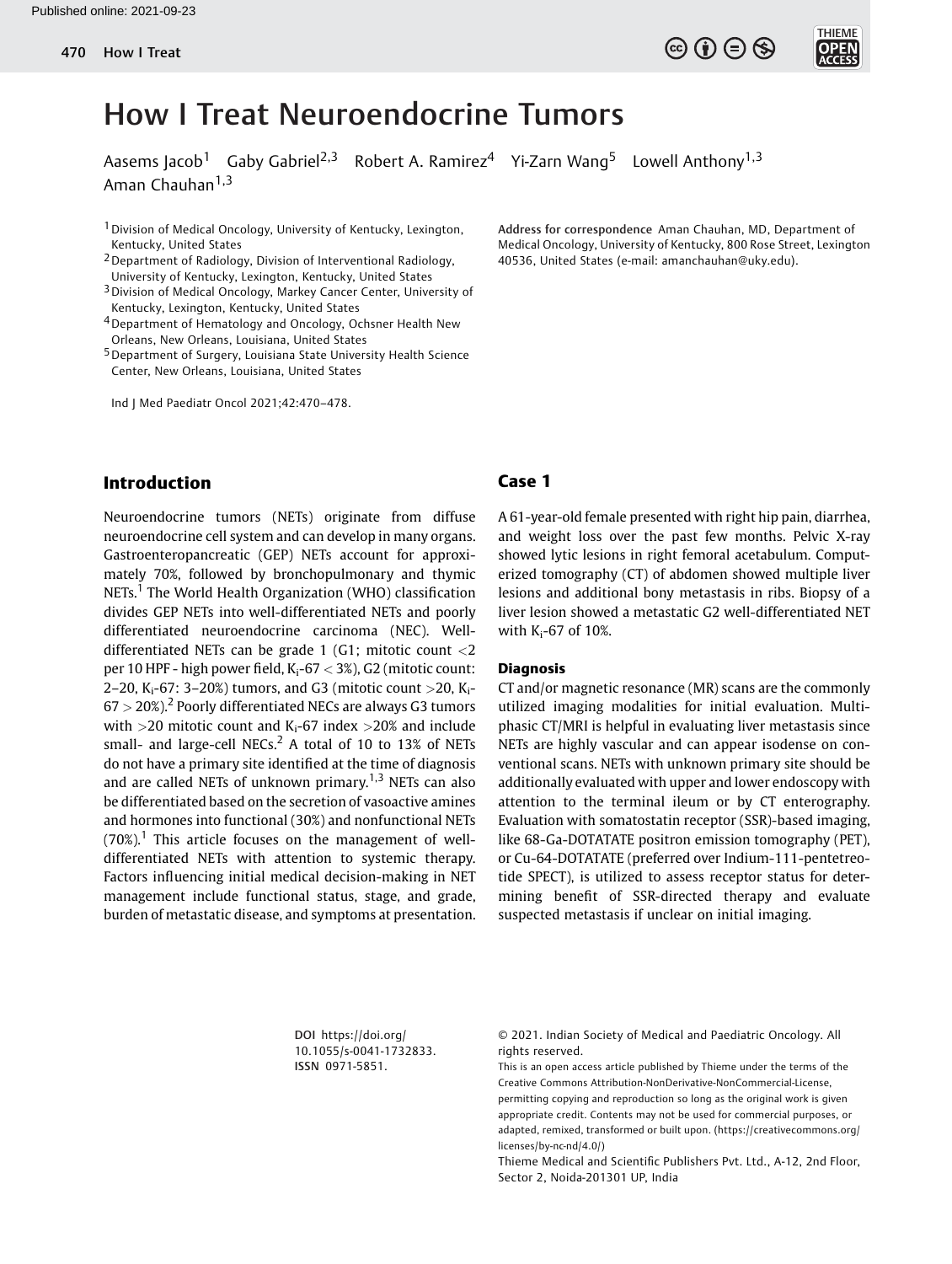When symptoms are suggestive of carcinoid syndrome (unclear in this case), the initial biochemical evaluation of choice is 24-hour urinary excretion of 5-hydroxyindoleacetic acid (5-HIAA). The test has 90% sensitivity and 90% specificity to detect carcinoid syndrome.<sup>4</sup> Urinary 5-HIAA level in carcinoid syndrome was found to range between 99 and 2,070 mg/day; however, lower levels may be present with foregut and hindgut tumors. Chromogranin and serotonin levels lack sensitivity and specificity; however, it is useful in foregut, rectal, and pancreatic NETs where 5-HIAA level is not usually elevated.<sup>5</sup> Plasma 5-HIAA level has not been well validated. Serum VIP (VIPoma), glucagon (glucagonoma), gastrin (gastrinoma), and insulin/pro-insulin/C-peptide (insulinoma) levels are helpful in functional pancreatic NETs.

… 24-hour urine 5-HIAA level was 928 mg/day. While awaiting further workup, what treatment should be given for her symptomatic disease?

### Management of Symptoms of Hormone Secretion

The most common symptoms from functional NETs are flushing and diarrhea and are associated with elevated urinary 5-HIAA. Since 80% of well-differentiated gastrointestinal (GI)-NETs express SSR, somatostatin analogs (SSA) like octreotide and lanreotide are highly effective in controlling the symptoms. Initial therapy should be with octreotide of 50 to 750 µg/day, two to four times a day subcutaneously (typically started at 100–150 µg thrice a day with some patients requiring up to 1,500 µg/day, although data limited). This not only provides rapid symptomatic relief but also acts as test dose before initiating long-acting depot. After 1 to 2 weeks on short-acting SSA confirming symptomatic relief and absence of adverse reactions, we initiate long-acting depot injections starting with Octreotide intramuscular (IM) depot injection (octreotide long acting release - LAR) 20 to 30 mg at every 4 weeks. Although dose can be decreased to 10-mg IM at every 4 weeks depending on the response, in our practice, we start at 30-mg IM every 4 weekly dose and usually do not deescalate due to its benefit in tumor stabilization as seen in PROMID randomized clinical trial.<sup>6</sup> Continue short-acting SSA for the first 2 weeks to maintain therapeutic levels. Temporary exacerbation of symptoms can be treated with additional subcutaneous injections. Lanreotide given 120-mg subcutaneous at every 4 weeks has similar efficacy and tolerability with additional progression-free survival (PFS) benefit and carcinoid syndrome control as noted in CLARINET and ELECT studies.<sup>7</sup> Phase-II randomized trials have not shown benefit of adding pasireotide, a second-generation SSA along to everolimus.<sup>8,9</sup>

Telotristat ethyl, a serotonin synthesis inhibitor is Food and Drug Administration (FDA)-approved for the management of carcinoid syndrome diarrhea refractory to SSA and is usually very well tolerated.<sup>10</sup> Low-dose interferon alfa can improve symptoms in patients refractory to  $SSA$ <sup>11</sup> However, the treatment is rarely used due to its high toxicity profile of fatigue, depression, and flu-like symptoms. Antidiarrheal therapy with loperamide and/or diphenoxylate-atropine should also be considered. Reducing the SSA intervals, and increasing the dose may offer some benefit.

Initial therapy for insulinomas is carbohydrates and diazoxide which inhibit hormone release. For gastrinomas, oral proton pump inhibitors should be considered. SSA can be used in all refractory disease.<sup>12</sup>

… CT chest showed no disease. Upper and lower GI endoscopic evaluation was unremarkable. What is the initial treatment for this patient?

### Treatment

Surgery remains the mainstay for local or locoregional resectable NETs. With selective low surgical risk patients, early surgical exploration can be considered even in the setting of unknown primary.<sup>13</sup> There is no clear role of adjuvant radiation or chemotherapy and observation is the preferred approach. Surgical resection can also be considered in metastatic disease with refractory symptoms from hormone secretion. Resection of an asymptomatic primary site in the setting of unresectable metastases is generally not recommended.<sup>14</sup>

For low-volume and asymptomatic unresectable disease, watchful waiting until symptomatic disease or radiological progression is reasonable and acceptable. Consider CT scan in 3 to 4 months to assess tumor growth rate. Low-grade welldifferentiated NETs with very low burden of metastatic disease which is stable on the repeat scan can be watched closely without initiating further systemic therapy and extending the scanning interval to 6 months. However, in symptomatic, functional, moderate-to-high-volume tumors, or tumors with documented radiological growth, treatment initiation should be considered.

SSAs have also been found to provide disease stabilization and PFS benefit. $6.7$  These should be considered as first-line therapy due to their favorable side-effect profile and proven benefit in randomized controlled trials. GETNE-TRASGU nomograms could be used to estimate PFS in patient receiving SSA based on other factors, like tumor location,  $K_i$ -67 index, and symptoms; however, it is not widely used in the United States.<sup>15</sup> Benefit of lanreotide and octreotide LAR in advanced well-differentiated nonfunctioning GEP NET was shown in randomized controlled trials (RCTs).<sup>16</sup>  $\sim$ **Table 1** summarizes some key clinical trials in NETs.

… Monthly octreotide LAR was initiated with symptomatic improvement. CT scan after 4 months showed disease progression in liver and new right upper quadrant abdominal pain and worsening right hip pain. What are the treatment options for this patient now?

Liver predominant metastatic disease can be managed with surgical resection, liver transplant, or nonsurgical liverdirected therapies like ablation and embolotherapies. If liver function is adequate and with the feature of a few dominated large liver metastasis in the absence of diffuse involvement of both liver lobes, surgical resection is an option with the goal of a 70% cytoreduction. This can offer symptom relief and lower rate of disease recurrence.<sup>17</sup> Nonsurgical procedures like radiofrequency ablation, cryoablation, or microwave ablation can be utilized for oligometastatic liver disease or as an adjunct to surgery. Data for external beam radiation in well-differentiated NETs is limited and is often not used in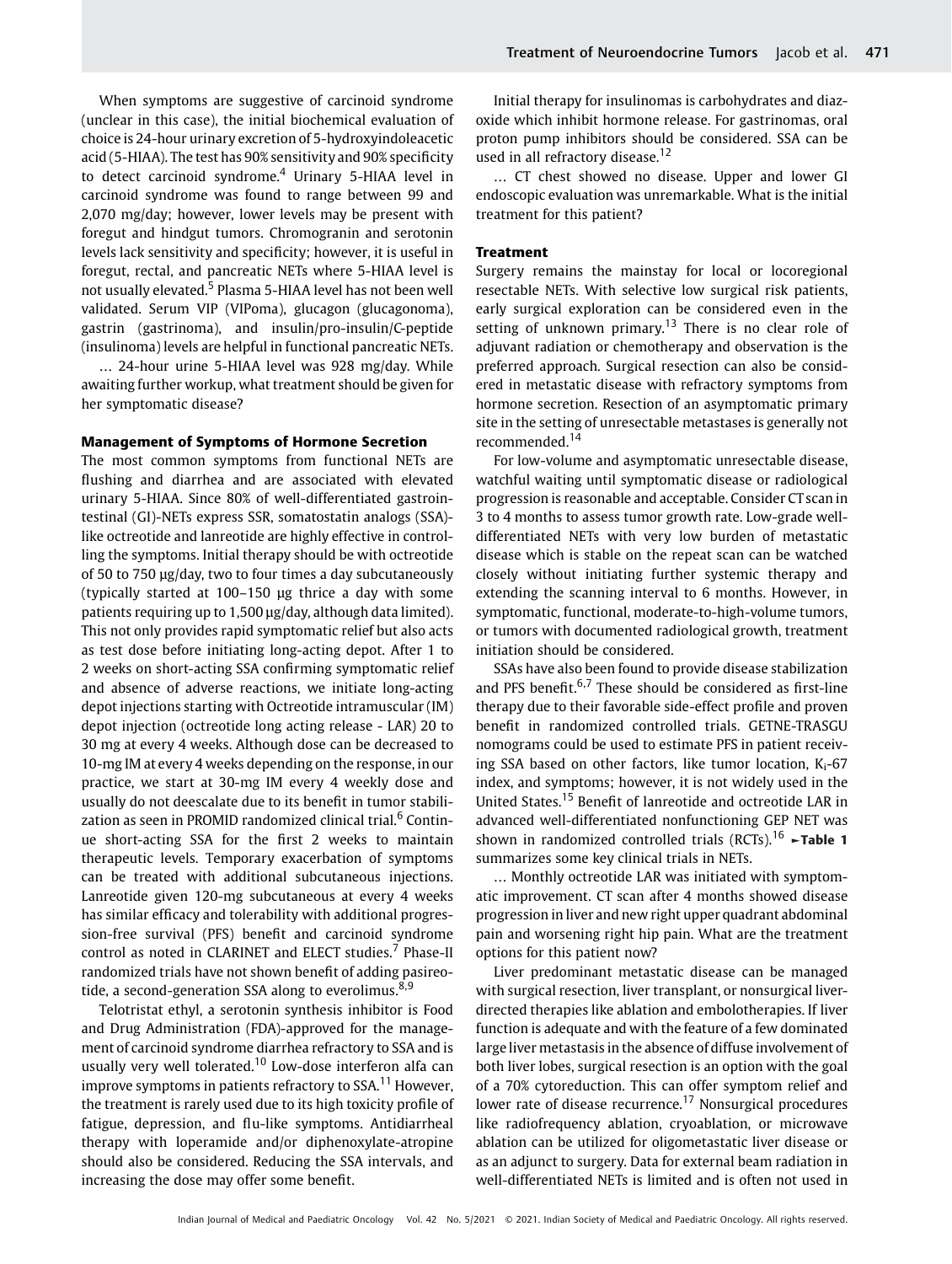Table 1 Trials evaluating efficacy of treatments for NETs Table 1 Trials evaluating efficacy of treatments for NETs

| Drug                                   | Indication                                                                                                                                                      | Trial                          | Comparison                  | n          | PFS                                                    | S                                                                     | Comments (reference)                                                                                                                                                                                                                                                             | score <sup>a</sup><br><b>MCBS</b> |
|----------------------------------------|-----------------------------------------------------------------------------------------------------------------------------------------------------------------|--------------------------------|-----------------------------|------------|--------------------------------------------------------|-----------------------------------------------------------------------|----------------------------------------------------------------------------------------------------------------------------------------------------------------------------------------------------------------------------------------------------------------------------------|-----------------------------------|
| Octreotide (LAR 30-mg<br>IM $q28d$     | Midgut or UP NF G1, G2<br>NET                                                                                                                                   | PROMID, phase III              | Placebo                     | 85(1:1)    | 14.3 vs. 6 mo (HR: 0.34,<br>95% CI: 0.20-0.59)         | $(p = NS, 107.6 \text{ mo if}$<br>84.7 vs. 83.7 mo<br>low tumor load) | positivity. No QoL benefit <sup>6</sup><br>Did not evaluate SSR                                                                                                                                                                                                                  | $2(3-1)$                          |
| Lanreotide (120-mg<br>deep sc q28d)    | $<$ 10%, G1 or 2, SSTR+<br>Midgut, pancreatic or<br>UP NF NET and K <sub>i</sub> -67                                                                            | CLARINET, phase III            | Placebo                     | 204 (1:1)  | NR vs. 18 mo (HR: 0.47,<br>95% CI: 0.30-0.73)          | No mature data                                                        | disease for 3-6 mo prior to<br>32.8 mo. No QoL benefit <sup>7</sup><br>enrollment. PFS estimate<br>96% patients had stable                                                                                                                                                       | 3                                 |
| <sup>177</sup> Lu-DOTATATE             | Midgut NET with SSTR+,<br>PD                                                                                                                                    | NETTER-1, phase III            | Octreotide LAR 60mg         | 229 (1:1)  | NR vs. 8.4 mo (HR: 0.21,<br>95% Cl: 0.13–0.33)         | Interim analysis HR<br>for death 0.40,<br>$p = 0.0004$                | Can be considered for any<br>type of SSR+ disease,<br>improved QoL <sup>26,28</sup>                                                                                                                                                                                              | $4(3 + 1)$                        |
| Everolimus + octreotide<br>LAR         | Advanced G1, G2 NET                                                                                                                                             | RADIANT-2, phase III           | Placebo + octreotide<br>LAR | 429 (1:1)  | 0.77, 95% CI: 0.59-1.0)<br>16.4 vs. 11.3 m (HR:        | extension (29.2 vs.<br>Open-label<br>35.2 mo)                         | PFS one-sided log rank test<br>p = 0.026. <sup>24,25</sup>                                                                                                                                                                                                                       |                                   |
| Everolimus                             | Pancreatic NET, G1 or 2<br>$\mathsf{D}$                                                                                                                         | RADIANT-3, phase III           | Placebo                     | 407 (1:1)  | $0.35,95\%$ CI $0.27 - 0.45$ )<br>11 versus 4.6 mo (HR | 44 vs. 37.7 mo<br>$(\rho = NS)$                                       | 85% cross-over limits OS<br>data. No QoL data <sup>53</sup>                                                                                                                                                                                                                      | 3                                 |
| Everolimus + BSC                       | Midgut and lung NF<br>NET, PD                                                                                                                                   | RADIANT-4, phase III           | Placebo + BSC               | 302 (2:1)  | 11 vs. 3.9 mo (HR: 0.48,<br>95% CI: 0.35-0.67)         | No mature data                                                        | Preserved QoL <sup>23</sup>                                                                                                                                                                                                                                                      | 3                                 |
| Sunitinib                              | Pancreatic NET, PD                                                                                                                                              | Phase III                      | Placebo                     | 171(1:1)   | 11.4 vs. 5.5 mo (HR:<br>0.42, 95% CI: 0.26-<br>0.66)   | 38.6 vs. 29.1 mo (p<br>$=$ NS)                                        | 69% cross-over limits OS<br>data <sup>30</sup>                                                                                                                                                                                                                                   | 3                                 |
| $\ddot{}$<br>Pasireotide<br>everolimus | Lung and thymus<br>carcinoids, PD                                                                                                                               | LUNA, phase II                 | Everolimus                  | 124(1:1:1) | 11.8 mo PFS gain                                       |                                                                       | No QoL data <sup>8</sup>                                                                                                                                                                                                                                                         | $2(3-1)$                          |
| Everolimus                             | Lung and thymus<br>carcinoids, PD                                                                                                                               | LUNA, phase II                 | Pasireotide                 | 124(1:1:1) | 12.5 mo PFS gain                                       |                                                                       | No QoL data <sup>8</sup>                                                                                                                                                                                                                                                         | 3                                 |
| Pasireotide                            | Lung and thymus<br>carcinoids, PD                                                                                                                               | LUNA, phase II                 | Everolimus                  | 124(1:1:1) | 8.5 mo PFS gain                                        |                                                                       | No QoL data <sup>8</sup>                                                                                                                                                                                                                                                         | 3                                 |
| Pasireotide+ everolimus                | pancreatic NET, PD<br>Well-differentiated                                                                                                                       | COOPERATE-2, phase II          | Everolimus                  | 160(1:1)   | 16.8 vs. 16.6 mo (HR:<br>0.99, 95% CI: 0.64-<br>1.54   | No difference at<br>22.6 mo                                           | G 3/4 hyperglycemia 37%<br>patients <sup>9</sup>                                                                                                                                                                                                                                 |                                   |
| bevacizumab<br>Octreotide +            | Advanced G1, G2 NET                                                                                                                                             | SWOG S0518, phase III          | Octreotide + interferon     | 427 (1:1)  | 16.6 vs. 15.4 mo (HR:<br>0.90, 95% CI: 0.72-<br>1.12   |                                                                       | higher in Bev arm 12 vs. 4%<br>34<br>Radiologic response rate                                                                                                                                                                                                                    |                                   |
| Pazopanib                              | Well-differentiated non-<br>pancreatic NET                                                                                                                      | ALLIANCE A021202,<br>phase III | Placebo                     | 97:74      | 11.6 vs. 8.5 mo (HR:<br>$0.53, p = 0.0005$             | 41 vs. 42 mo (HR:<br>1.13, $p = 0.70$ )                               | Only abstract available <sup>31</sup>                                                                                                                                                                                                                                            |                                   |
|                                        | Abbreviations: BSC, best supportive care; CI, confidence interval; G, grade;<br>nonfunctioning; NR, not reached; NS, not significant; OS, overall survival; PD, |                                |                             |            |                                                        |                                                                       | HR, hazard ratio; IM, intramuscular; sc, subcutaneous; MCBS, magnitude of clinical benefit scale; NET, neuroendocrine tumors; NF,<br>progressive disease; PFS, progression-free survival; QoL, quality of life; SSTR, somatostatin receptor; TTF, time to treatment failure; UP, |                                   |

aESMO–MCBC is a tool assessing clinical benefit of treatment based on trial outcomes with positive points for improved QoL and negative points for poor tolerability.

unknown primary.<br>"ESMO–MCBC is a tool assessing clinical benefit of treatment based on trial outcomes with positive points for proved QoL and negative points for poor tolerability.

unknown primary.

472 Treatment of Neuroendocrine Tumors Jacob et al.

Indian Journal of Medical and Paediatric Oncology Vol. 42 No. 5/2021 © 2021. Indian Society of Medical and Paediatric Oncology. All rights reserved.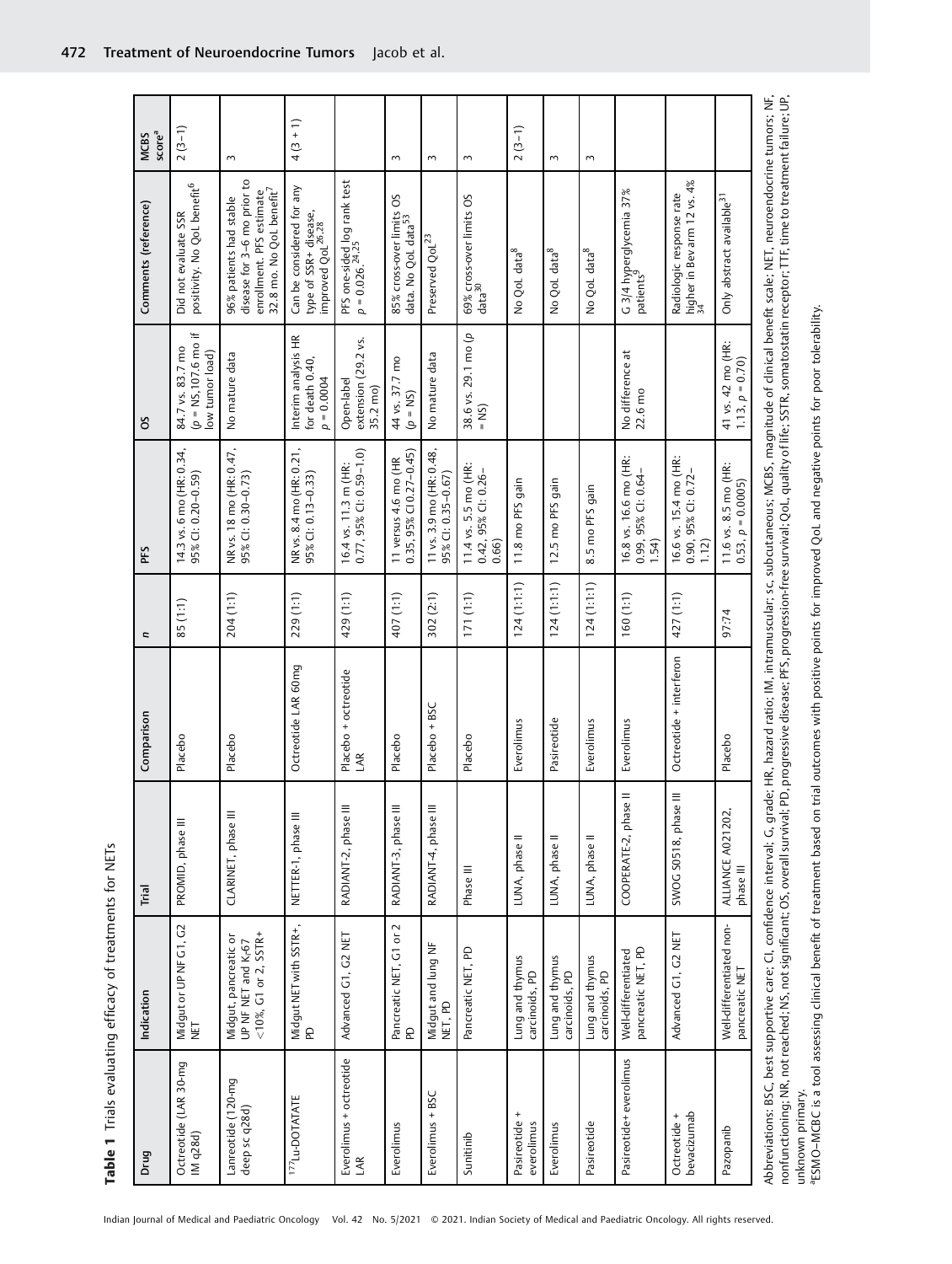

Fig. 1 (A) Celiac artery angiogram demonstrating multiple enhancing metastatic NET throughout the liver. (B) Left hepatic artery angiogram demonstrating enhancing metastatic NET in the left lobe of the liver (representative images; source: Department of Radiology, University of Kentucky). NET, neuroendocrine tumors.

clinical practice. Percutaneous ablative techniques are limited to lesions typically less than 3 cm in size and generally up to four lesions. However, evidence regarding this is supported only by small case studies.<sup>18,19</sup> Symptomatic or progressive hepatic predominant unresectable disease can also be treated with bland hepatic arterial embolization, chemoembolization or radioembolization or may be considered as a palliative measure. Transarterial bland embolization (our preferred method) is most commonly performed using bland microspheres (►Fig. 1). Transarterial chemoembolization follows the same principles as bland embolization with the addition of a chemotherapeutic agent.<sup>20</sup> Radioembolization involves injection of microspheres incorporating the radioisotope Yttrium-90 intra-arterially into the liver.<sup>21</sup> Although liver transplantation may provide longterm recurrence-free survival in some patients, the majority ultimately develop recurrent disease.<sup>22</sup>

… She underwent right and left lobe liver bland embolization without complication. Also received palliative radiation therapy to the right hip. What systemic therapy is ideal now?

### Progression

In functional NETs, SSAs may be continued for symptom management. Systemic therapy options on progression include everolimus, sunitinib, or Lu-DOTATATE radionuclide therapy  $($   $\blacktriangleright$  Table 1).

Everolimus improves PFS without overall survival (OS) benefit in advanced nonfunctional GI and lung NETs. Grade  $1/2$  skin, GI side effects, and fatigue were mainly reported.<sup>23</sup> In advanced G1/2 NETs, treatment with octreotide plus everolimus showed clinically meaningful prolongation of PFS but only trended toward statistical significance.<sup>24</sup> An open-label extension of the study failed to show any OS benefit as many patients received everolimus off-study.<sup>25</sup> In our experience, everolimus is active in NETs and is able to stabilize disease in most patients for several months. Oral mucositis can be prevented with prophylactic steroid mouth wash, especially during first 4 to 6 weeks of therapy and dose adjustments are often required.

Peptide receptor radionuclide therapy: The evidence of PFS benefit from radiolabeled SSA, Lu-DOTATATE was demonstrated in NETTER-1 trial with an interim analysis, also demonstrating OS benefit.<sup>26</sup> Objective response rate was higher among patients on peptide receptor radionuclide therapy PRRT (18 vs. 3%). The most common side effect was nausea (59%) from the amino acid infusions administered during treatment for renal protection. Mild cytopenias were also common with nadir counts expected around 4 to 6 weeks after infusion and resolved by 8 weeks.<sup>27</sup> Later studies also showed improved quality of life.<sup>28</sup> Patients with G1/2 inoperable and metastatic SSR + NET, with expected survival of  $>3$  months, Karnofsky's performance status >50, sufficient bone marrow reserve, and creatinine clearance >50 mL/min were included in the clinical trial and should be the ideal candidates for this treatment. The Lu-DOTATATE is acceptable as second- or third-line treatment option for metastatic progressive midgut and pancreatic NET with SSR expression, although pancreatic NETs were not studied in NETTER-1 phase-III clinical trial.<sup>28</sup> In our practice, we often consider 177Lu-DOTATATE as second line if patient has symptomatic disease, bone metastasis, or need for cytoreduction. Lu-DOTATATE has the most superior PFS and overall recurrence rate (ORR) data among the approved therapies for NETs. It can be potentially deferred to third- or fourth-line treatment option in patients with mesenteric disease, as PRRT often does not work well for peritoneal metastasis and in young patients due to concern for longterm myelotoxicity and less than 5% long-term risk of myelodysplasias or leukemia.<sup>29</sup>

The presence of SSR can be determined by diagnostic imaging using a radiolabeled SSA Indium-111 pentetreotide (OctreoScan) or PET scan using Gallium-68 DOTATATE. The higher sensitivity of the later one makes it the preferred option, especially in patients with low tumor volume. Uptake of radiolabeled isotope is predictive of response to therapy.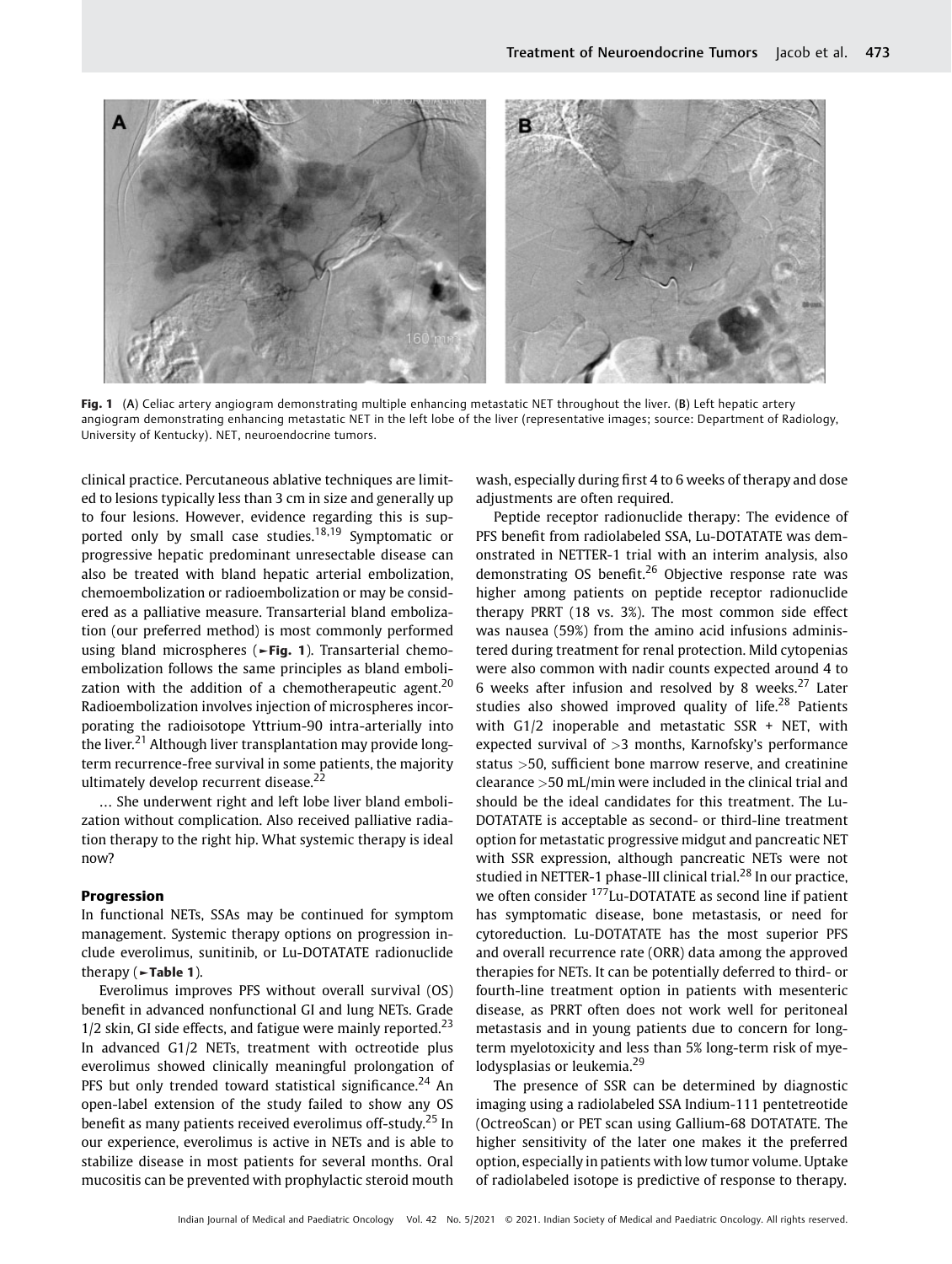Tyrosine kinase inhibitors: Although sunitinib, sorafenib, surufatinib, pazopanib, lenvatinib, and cabozantinib have been evaluated in advanced GI-NET in phase-2 and -3 trials, only sunitinib is currently FDA approved for metastatic progressive pancreatic NETs.30–<sup>32</sup> In lung and GI-NETs, pazopanib showed PFS improvement compared with placebo without OS benefit. Nintedanib, was evaluated in a phase-2 trial for G1/2 NET and was associated with disease stabilization and delayed deterioration of quality of life.<sup>33</sup>

Bevacizumab had a PFS benefit when given with octreotide compared to interferon alfa in a phase-II trial.<sup>34</sup> However, the confirmatory larger randomized trial with 427 patients failed to show any PFS benefit.<sup>35</sup> We do not recommend use of bevacizumab in the management of NETs.

Interferon alfa (IFNa) is recommended only if other treatment options are unavailable due to the relatively low level of evidence of benefit and significant side-effect profile.<sup>36,37</sup> Low-dose IFNa can reduce symptoms of hormonal hypersecretion and result in tumor stabilization in some patients, but tumor regression is rare.<sup>34,38,39</sup> IFNa is dosed at 3 to 5 MU three times weekly and dose should be titrated to a leukocyte count of  $3,000/\mu$ L. Pegylated IFN (80-150  $\mu$ g per week subcutaneous) has better tolerability compared with IFNa.

Cytotoxic chemotherapy (►Table 2) should be considered in patients with progressive metastatic disease with no standard approved treatment options. Regimens that have shown evidence of activity include capecitabine plus temozolomide (CAPTEM) and short-term infusional 5 FU with leucovorin plus oxaliplatin (FOLFOX); however. confirmatory studies are needed. $40,41$  Based on emerging data and toxicity profile, we consider CAPTEM as the initial chemotherapy regimen especially for G2/3 well-differentiated midgut and pancreatic NET after progression on other treatments. The poor PFS from Eastern Cooperative Oncology Group (ECOG) E1281 trial and toxicity of the drugs have questioned the use of 5 FU, streptozocin, and doxorubicin in the treatment of  $NET.<sup>42</sup>$ 

Immunotherapy: Data on use of immune checkpoint inhibitors are early but promising (►Table 2). Patients with microsatellite unstable tumors and tumor mutational burden 10 can now receive pembrolizumab based on available evidence.<sup>43</sup> DART SWOG 1609 phase-II trial was a basket trial evaluating dual anti-CTLA4 and anti–programmed death 1 (PD1) blockers in rare tumors which showed response mainly in high grade NET. Among the 14 patients with G1/2 NET, 2 had stable disease lasting  $>6$ 

| Regimen                                                          | Trial (year)                      | $\mathsf{n}$ | <b>CR</b><br>(%)         | <b>PR</b><br>(%) | <b>SD</b><br>(%) | <b>mPFS</b><br>(mo) | mOS<br>(mo)  | Comments (ref.)                                                  |
|------------------------------------------------------------------|-----------------------------------|--------------|--------------------------|------------------|------------------|---------------------|--------------|------------------------------------------------------------------|
| Capecitabine                                                     | Phase II (2011)                   | 19           | $\equiv$                 | $\equiv$         | 68               | 9.9                 | 36.5         | 54                                                               |
| Capecitabine +<br>oxaliplatin                                    | Phase II (2007)                   | 27           | $\equiv$                 | 30               | 48               | 18                  | 32           | 55                                                               |
| Capecitabine + Bev                                               | Phase II (2014)                   | 49           | $\equiv$                 | 18               | 70               | 23.4                | <b>NR</b>    | 2-year OS: 85%; 82% ileal<br>primary <sup>56</sup>               |
| 5 FU + streptozocin<br>$5$ FU + doxorubicin<br>9 PD: dacarbazine | Phase II/III ECOG<br>E1281 (2005) | 78<br>85     | 2.4                      | 16<br>13.5<br>8  | 15.4<br>15.4     | 4.5<br>5.3          | 24.3<br>11.9 | Grades 1, 2 renal toxicity 35%<br>with STZ <sup>42</sup>         |
| FOLFOX + Bev<br>CAPEOX + Bev                                     | Phase II (2016)                   | 36<br>40     | $\overline{\phantom{0}}$ | 25<br>18         | 69.4<br>60       | 21<br>19.1          | 31<br>42.2   | Included 6 NEC. Did not meet<br>1-degree endpoint. <sup>41</sup> |
| <b>TMZ</b>                                                       | Retrospective (2007)              | 36           | $\overline{\phantom{0}}$ | 14               | 53               | $\overline{7}$      | 16           | 57                                                               |
| <b>TMZ</b>                                                       | Retrospective (2013)              | 31           | $\equiv$                 | 14               | 52               | 5.3                 | 23.2         | Only bronchial carcinoids <sup>58</sup>                          |
| Capecitabine + TMZ                                               | Retrospective (2013)              | 18           | 5.5                      | 55.5             | 22.2             | 14                  | 83           | Only patients with liver<br>metastasis <sup>59</sup>             |
| Capecitabine + TMZ                                               | Phase II (2014)                   | 28           | 11                       | 32               | 54               | >20                 | <b>NR</b>    | Abstract only <sup>60</sup>                                      |
| Capecitabine + TMZ                                               | Retrospective (2011)              | 30           | $\equiv$                 | 70               | 27               | 18                  | L.           | 2-year OS: 92%. Only<br>pancreatic NET <sup>61</sup>             |
| $TMZ + Bev$                                                      | Phase II (2012)                   | 34           | $\equiv$                 | 15               | 65               | 11                  | 33.3         | Most of the benefit seen in<br>pancreatic NET <sup>62</sup>      |
| Pembrolizumab                                                    | Phase I KEYNOTE-028<br>(2020)     | 41           | $\equiv$                 | 9.7              | 70.7             | $5.6/4.5^a$         | $=$          | PDL1 positive tumors only <sup>63</sup>                          |
| Pembrolizumab                                                    | Phase II KEYNOTE -158<br>(2020)   | 107          | $\overline{\phantom{0}}$ | 3.7              | 56.1             | 4.1                 | 24.2         | All PR in PDL1 negative<br>tumors. <sup>64</sup>                 |
| Ipilimumab +<br>Nivolumab                                        | Phase II DART SWOG<br>1609 (2020) | 32           | 3                        | 22               | 41               | 4                   | 11           | Only nonpancreatic NET. 56%<br>NEC <sup>44</sup>                 |

Table 2 Cytotoxic chemotherapy and immunotherapy regimens studied in NETs

Abbreviations: Bev, bevacizumab; CR, complete response; FOLFOX, FU with leucovorin plus oxaliplatin; CAPEOX, capecitabine plus oxaliplatin; NEC, neuroendocrine carcinoma; NET, neuroendocrine tumors; OS, overall survival; PDL1, programmed death ligand 1; PFS, progression-free survival; PR, partial response; SD, stable disease; STZ, streptozocin; TMZ, temozolomide. <sup>a</sup>5.6 months for carcinoids and 4.5 months for pancreatic NET.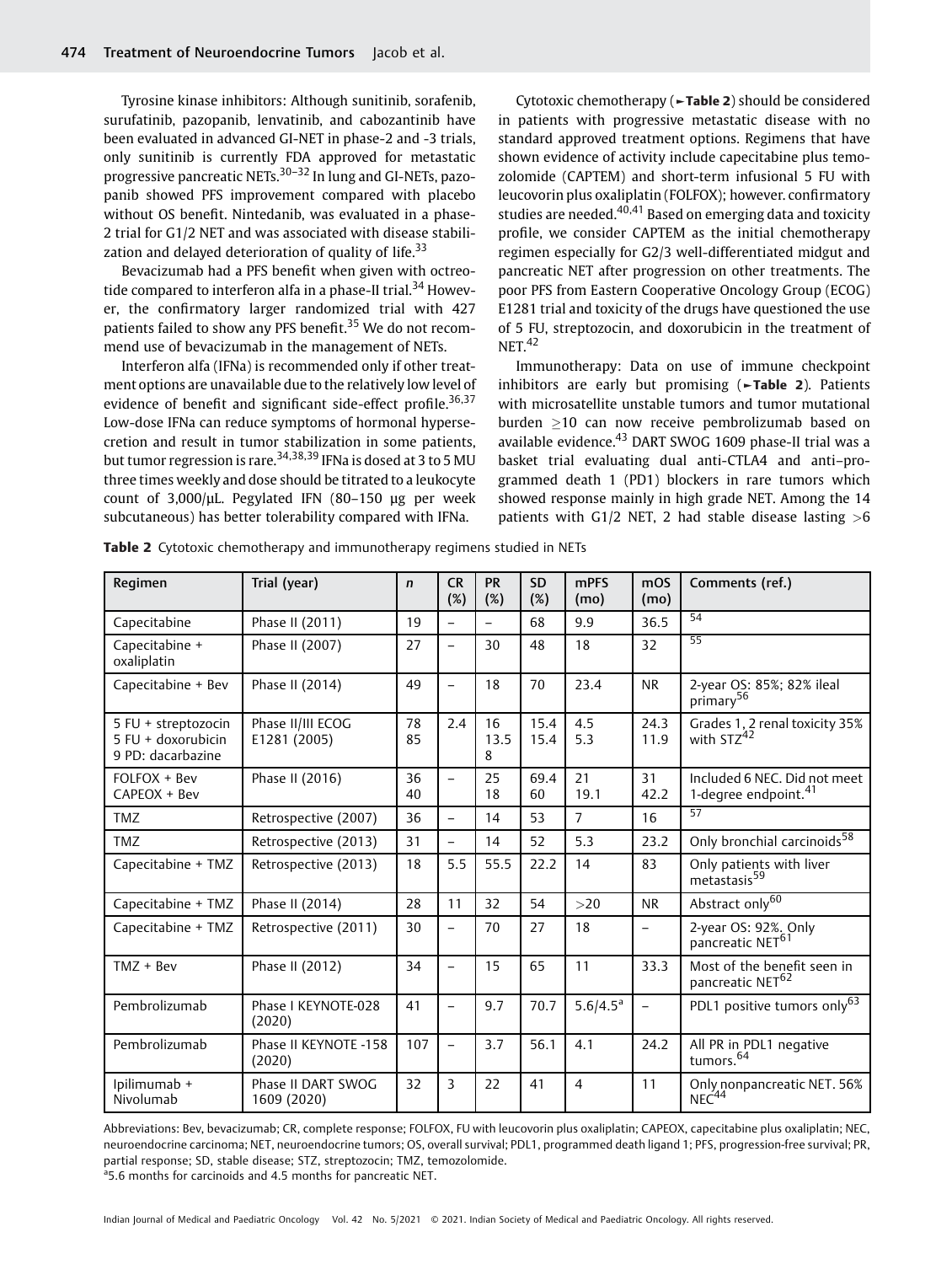months with no complete response (CR) or partial response  $(PR)$ <sup>44</sup>

… She was then started on everolimus along with octreotide LAR and dose titrated to 10-mg daily. Two months later, she complained about worsening episodes of sweating, flushing, and dizziness, however, not associated with diarrhea or nausea. Blood work in clinic showed glucose levels of 43 which improved with oral glucose administration. Her abdominal pain and hip pain had improved and did not require any further opioid pain medications. Dietary education was given and continued having frequent laboratory checks.

It is important to understand the side-effect profile of each drug while choosing between two treatments. Although both everolimus and octreotide can inhibit insulin leading to hyperglycemia, especially in diabetic patients, both the drugs can cause paradoxical hypoglycemia by decreasing secretion of hormones for glycogenolysis and gluconeogenesis. SSAs are well tolerated with only onethird of patients developing mild symptoms of bloating, diarrhea, and nausea which improves with time.<sup>25</sup> Use of pancreatic enzyme supplementation help resolve some symptoms.<sup>45</sup> Also, 25% of patients may develop asymptomatic gallstones due to delayed gall bladder emptying. Equally important is to know the complications of SSA discontinuation, like carcinoid crisis, and long-term effects, like carcinoid heart syndrome, making it important to continue SSA beyond progression.

… 3 months later, Ga-68 DOTATATE scan demonstrated improvement in hepatic lesions but new areas of bone involvement including multiple vertebral bodies. She was started on PRRT. She tolerated the treatment well. Repeat Ga-68 DOTATATE scan after four doses of PRRT showed decreased avidity of skeletal lesions and no new lesions.

### Case 2

A 52-year-old male initially presented with severe abdominal and back pain. CT showed multiple liver lesions. Fluorodeoxyglucose (FDG)-PET/CT confirmed hypermetabolic liver lesions, pancreatic cystic lesion, T11-L1 vertebral lesions, and portocaval lymphadenopathy. Biopsy of liver lesion showed G3 well-differentiated pancreatic NET with K<sub>i</sub>-67 of 30%. He completed four cycles of cisplatin and etoposide with stabilization of disease. However, there was disease progression after 5 months of treatment completion. What is the ideal treatment for this patient?

The recent WHO classification for GEP NETs recognizes a new category of high-grade neuroendocrine neoplasm called G3 well-differentiated NETs.<sup>2</sup> By definition, G3 NETs will have K<sub>i</sub>-67  $>$ 20%. However, K<sub>i</sub>-67 typically ranges between 20 and 55% for this subset of tumors. G3 NETs often show SSR imaging positivity and are typically of pancreatic origin.<sup>46</sup> Thus, the clinical behavior is between poorly differentiated neuroendocrine carcinoma and G2 well-differentiated NET.<sup>47</sup> While 92% high-grade tumors are PET avid, SSR-based imaging may be more helpful in NET G3.<sup>48,49</sup>

Patients with advanced, well-differentiated G3 NETs do not often respond to platinum-etoposide regimen as with high-grade poorly differentiated NEC.<sup>50</sup> Hence, treatment with carboplatin or cisplatin with etoposide is preferred only in very aggressive disease and on disease progression. Treatments used in low-to-intermediate grade NETs like capecitabine–temozolomide- or streptozocin-based chemotherapy or sunitinib is preferred as first-line therapy. Whenever possible, these patients should be encouraged to enroll in clinical trials as evidence is not clear due to exclusion of these patients from most of the clinical trials. ECOG-ACRIN EA2142 trial is currently evaluating capecitabine–temozolomide regimen versus cisplatin etoposide in NET G3 (ClinicalTrials.gov ID: NCT02595424). PRRT should be considered in NET G3 with high SSR uptake. Currently, no prospective data exist to support this, as this is extremely rare subset of NETs; however, presence of somatostatin receptor-2 (SSTR-2) makes PRRT a lucrative treatment option. Everolimus showed median progression free survival (mPFS) of 6 months and median overall survival (mOS) of 28 months after drug initiation in a series of 15 patients with NET G3.<sup>51</sup> Most of the patients received it as second-line treatment and median Ki-67 was 30% in this study.

… Patient then received capecitabine plus temozolomide for 6 months. On disease progression, he was switched to everolimus. With SSR positivity on Ga-68 DOTATATE scan, patient was started on Lu-177 DOTATATE but progressed after four cycles. He was then initiated on sunitinib and due to intolerance, transitioned to off-label ipilimumab plus nivolumab.

### Practical Recommendations

Following an evidence-based approach will provide maximum clinical benefit for patients without overt expenditure. Some of the practical recommendations are listed below:

- Indolent nature of the disease should be considered when choosing initial therapies. Observation and SSA analogs may be appropriate in asymptomatic stable disease.
- Blood-based biomarkers like chromogranin A have poor sensitivity and specificity.
- Baseline brain imaging is usually not required for staging. Multiphasic liver imaging and oral contrast for bowel evaluation can be done along with SSR-PET/CT in a single setting.
- Routine use of gallium-68-DOTATATE PET/CT for disease monitoring should be avoided. CT/MR are most reliable methods for radiological monitoring. FDG-PET should be used in NEC.
- There are indigenous SSR-directed PRRT therapeutics available in some low- to middle-income countries (LMICs) at a reduced cost, although no comparison on trials are available with standard product.<sup>52</sup>
- Networking with NET specialist for a second opinion and referring to consensus North American Neuroendocrine Tumor Society (NANETS) and European Society of Neuroendocrine Tumors (ENETS) guidelines is encouraged.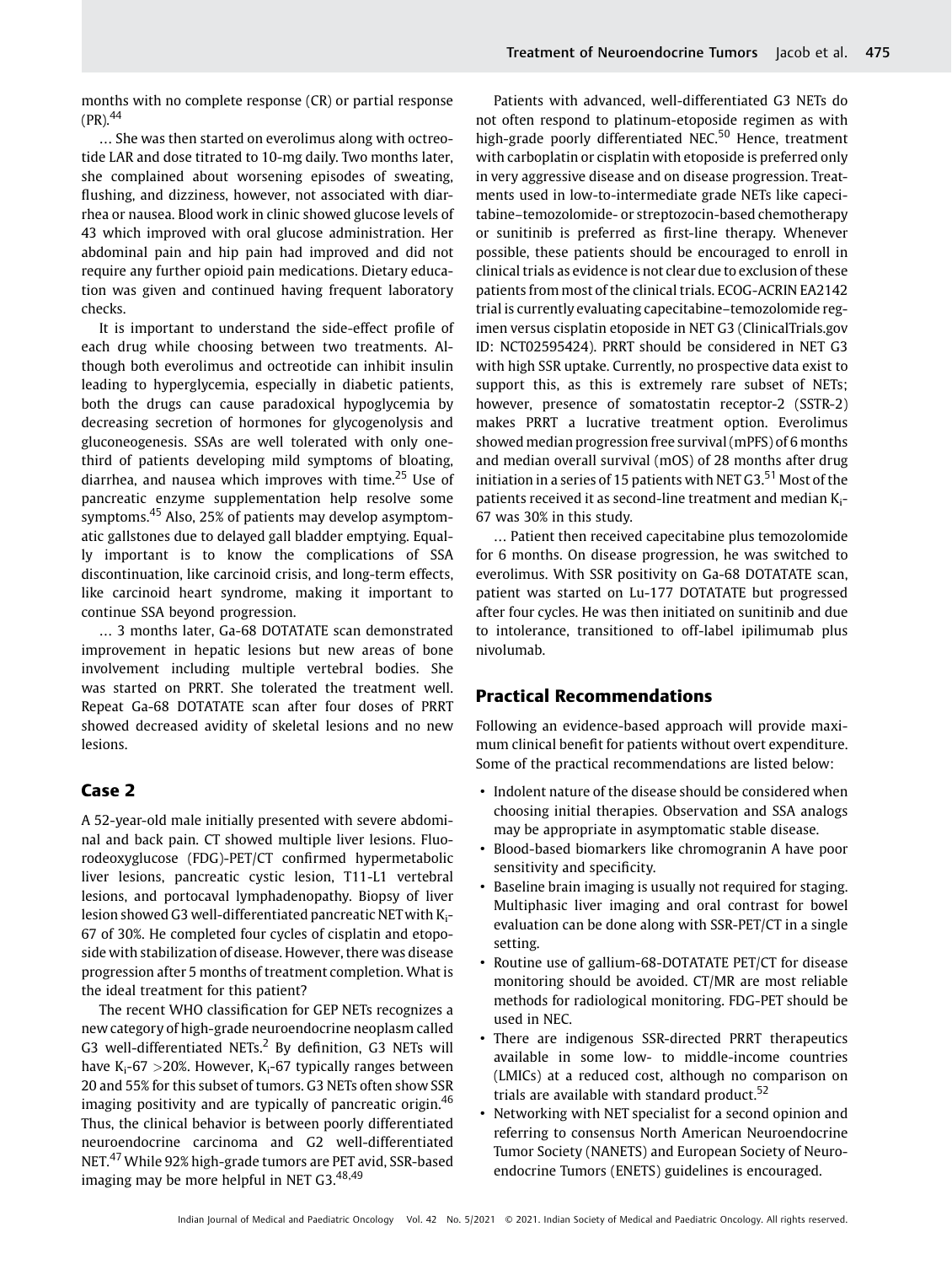## Conclusion

NETs are heterogeneous and rare tumors often posing challenging management dilemmas. A multidisciplinary approach is endorsed for their initial management. The discussion focused on medical management and a detailed analysis of the surgical modalities and nonsurgical procedures are outside the purview of this review. Due to the wide range of clinical behavior and treatment responses with NETs, treatment should always be individualized. Being a rare tumor with limited randomized controlled data available, clinical trial participation is encouraged. We recommend referring to the National Comprehensive Cancer Network (NCCN), NANETS, and ENETS guidelines for updated management options that may change as results from ongoing trials are published.

### Financial Disclosures

A.C. receives research support from BMS, Clovis Oncology, EMD Serono, Nanopharmaceuticals, Tersera, ECS Progastrin. Advisor: Novartis, Ipsen, TerSera, Lexicon, Seneca Therapeutics, and ECS Progastrin. R.A.R. serves as a speaker for Merck & Co., Inc., Advanced Accelerator Applications, Genentech, Inc., AstraZeneca, and Ipsen Biopharmaceuticals, Inc. Consultant for Curium Pharma, Advanced Accelerator Applications, AstraZeneca, Ipsen Biopharmaceuticals and Novartis Pharmaceuticals, Corp. Research funding from Aadi Biosciences, and Merck & Co., Inc. Other coauthors do not have relevant disclosures.

### Conflict of Interest

L.A. reports grants from Lexicon Pharmaceuticals, Inc., Entrinsic Health, Inc., and personal fees from Sun Pharmaceuticals, Inc., during the conduct of the study. A.C. reports grants from BMS, EMD Serono, Nanopharmaceuticals, and Clovis; other from Ipsen, Novartis, Lexicon, TerSera; and nonfinancial support from ECS Progastrin, during the conduct of the study. R.A.R. reports personal fees from Ipsen Biopharmaceuticals, Novartis, Curium, Advanced Accelerator Applications, Genentech, Astra Zeneca, grants and personal fees from Merck, and grants from Aadi Bioscience, outside the submitted work.

### References

- 1 Yao JC, Hassan M, Phan A, et al. One hundred years after "carcinoid": epidemiology of and prognostic factors for neuroendocrine tumors in 35,825 cases in the United States. J Clin Oncol 2008;26 (18):3063–3072
- 2 Nagtegaal ID, Odze RD, Klimstra D, et al. WHO Classification of Tumours Editorial Board. The 2019 WHO classification of tumours of the digestive system. Histopathology 2020;76(02):182–188
- 3 Catena L, Bichisao E, Milione M, et al. Neuroendocrine tumors of unknown primary site: gold dust or misdiagnosed neoplasms? Tumori 2011;97(05):564–567
- 4 Sjöblom SM. Clinical presentation and prognosis of gastrointestinal carcinoid tumours. Scand J Gastroenterol 1988;23(07):779–787
- 5 Seregni E, Ferrari L, Bajetta E, Martinetti A, Bombardieri E. Clinical significance of blood chromogranin A measurement in neuroendocrine tumours. Ann Oncol 2001;12(Suppl 2 S69–S72
- 6 Rinke A, Wittenberg M, Schade-Brittinger C, et al. PROMID Study Group. Placebo-controlled, double-blind, prospective, randomized study on the effect of octreotide LAR in the control of tumor growth in patients with metastatic neuroendocrine midgut tumors (PROMID): results of long-term survival. Neuroendocrinology 2017;104(01):26–32
- 7 Vinik AI, Wolin EM, Liyanage N, Gomez-Panzani E, Fisher GA ELECT Study Group. Evaluation of lanreotide depot/autogel efficacy and safety as a carcinoid syndrome treatment (elect): a randomized, double-blind, placebo-controlled trial. Endocr Pract 2016;22(09):1068–1080
- 8 Ferolla P, Brizzi MP, Meyer T, et al. Efficacy and safety of longacting pasireotide or everolimus alone or in combination in patients with advanced carcinoids of the lung and thymus (LUNA): an open-label, multicentre, randomised, phase 2 trial. Lancet Oncol 2017;18(12):1652–1664
- 9 Kulke MH, Ruszniewski P, Van Cutsem E, et al. A randomized, open-label, phase 2 study of everolimus in combination with pasireotide LAR or everolimus alone in advanced, well-differentiated, progressive pancreatic neuroendocrine tumors: COOPER-ATE-2 trial. Ann Oncol 2019;30(11):1846
- 10 Kulke MH, Hörsch D, Caplin ME, et al. Telotristat ethyl, a tryptophan hydroxylase inhibitor for the treatment of carcinoid syndrome. J Clin Oncol 2017;35(01):14–23
- Frank M, Klose KJ, Wied M, Ishaque N, Schade-Brittinger C, Arnold R. Combination therapy with octreotide and alpha-interferon: effect on tumor growth in metastatic endocrine gastroenteropancreatic tumors. Am J Gastroenterol 1999;94(05):1381–1387
- 12 Frankton S, Bloom SR. Gastrointestinal endocrine tumours. Glucagonomas. Baillieres Clin Gastroenterol 1996;10(04):697–705
- Wang YZ, Chauhan A, Rau J, et al. Neuroendocrine tumors (NETs) of unknown primary: is early surgical exploration and aggressive debulking justifiable? Linchuang Zhongliuxue Zazhi 2016;5(01): 4
- 14 Lesurtel M, Nagorney DM, Mazzaferro V, Jensen RT, Poston GJ. When should a liver resection be performed in patients with liver metastases from neuroendocrine tumours? A systematic review with practice recommendations. HPB (Oxford 2015;17(01): 17–22
- 15 Carmona-Bayonas A, Jiménez-Fonseca P, Lamarca Á, et al. Prediction of progression-free survival in patients with advanced, welldifferentiated, neuroendocrine tumors being treated with a somatostatin analog: the GETNE-TRASGU study. J Clin Oncol 2019; 37(28):2571–2580
- 16 Caplin ME, Pavel M, Ćwikła JB, et al.CLARINET Investigators. Lanreotide in metastatic enteropancreatic neuroendocrine tumors. N Engl J Med 2014;371(03):224–233
- 17 Glazer ES, Tseng JF, Al-Refaie W, et al. Long-term survival after surgical management of neuroendocrine hepatic metastases. HPB (Oxford 2010;12(06):427–433
- 18 Wessels FJ, Schell SR. Radiofrequency ablation treatment of refractory carcinoid hepatic metastases. J Surg Res 2001;95 (01):8–12
- 19 Berber E, Flesher N, Siperstein AE. Laparoscopic radiofrequency ablation of neuroendocrine liver metastases. World J Surg 2002; 26(08):985–990
- 20 Kennedy A, Bester L, Salem R, Sharma RA, Parks RW, Ruszniewski P NET-Liver-Metastases Consensus Conference. Role of hepatic intra-arterial therapies in metastatic neuroendocrine tumours (NET): guidelines from the NET-Liver-Metastases Consensus Conference. HPB (Oxford 2015;17(01):29–37
- 21 Kennedy AS, Dezarn WA, McNeillie P, et al. Radioembolization for unresectable neuroendocrine hepatic metastases using resin 90Ymicrospheres: early results in 148 patients. Am J Clin Oncol 2008; 31(03):271–279
- 22 Moris D, Tsilimigras DI, Ntanasis-Stathopoulos I, et al. Liver transplantation in patients with liver metastases from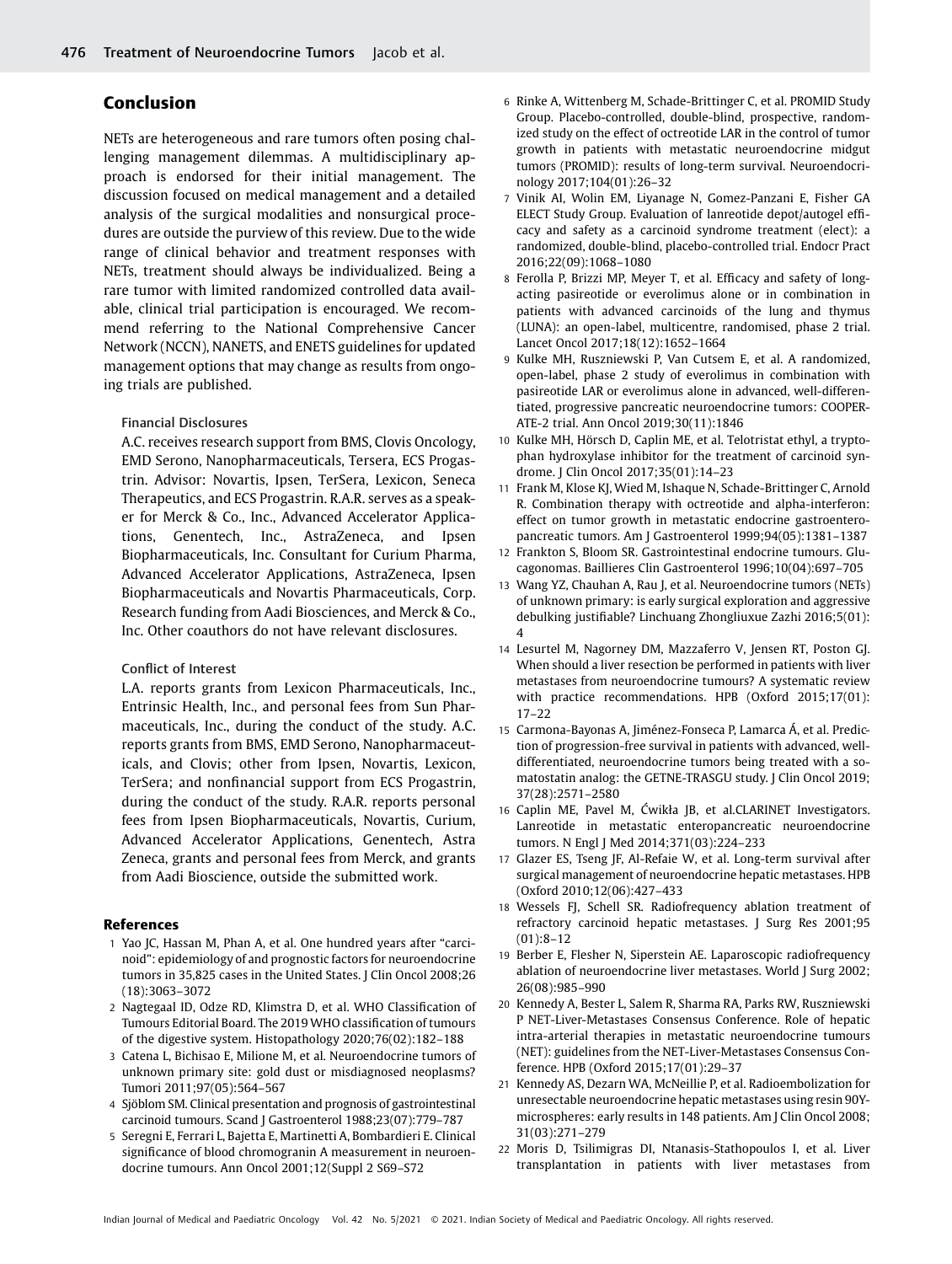neuroendocrine tumors: a systematic review. Surgery 2017;162 (03):525–536

- 23 Yao JC, Fazio N, Singh S, et al. RAD001 in Advanced Neuroendocrine Tumours, Fourth Trial (RADIANT-4) Study Group. Everolimus for the treatment of advanced, non-functional neuroendocrine tumours of the lung or gastrointestinal tract (RADIANT-4): a randomised, placebo-controlled, phase 3 study. Lancet 2016;387(10022) 968–977
- 24 Pavel ME, Hainsworth JD, Baudin E, et al. RADIANT-2 Study Group. Everolimus plus octreotide long-acting repeatable for the treatment of advanced neuroendocrine tumours associated with carcinoid syndrome (RADIANT-2): a randomised, placebo-controlled, phase 3 study. Lancet 2011;378(9808) 2005–2012
- 25 Pavel ME, Baudin E, Öberg KE, et al. Efficacy of everolimus plus octreotide LAR in patients with advanced neuroendocrine tumor and carcinoid syndrome: final overall survival from the randomized, placebo-controlled phase 3 RADIANT-2 study. Ann Oncol 2017;28(07):1569–1575
- 26 Strosberg J, El-Haddad G, Wolin E, et al.NETTER-1 Trial Investigators. Phase 3 trial of 177Lu-Dotatate for midgut neuroendocrine tumors. N Engl J Med 2017;376(02):125–135
- 27 Brabander T, van der Zwan WA, Teunissen JJ, et al. Long-term efficacy, survival, and safety of [177Lu-DOTA0Tyr3]octreotate in patients with gastroenteropancreatic and bronchial neuroendocrine tumors. Clin Cancer Res 2017;23(16):4617–4624
- 28 Strosberg J, Wolin E, Chasen B, et al. NETTER-1 Study Group. Health-related quality of life in patients with progressive midgut neuroendocrine tumors treated with 177Lu-Dotatate in the phase III NETTER-1 trial. J Clin Oncol 2018;36(25):2578–2584
- 29 Sonbol MB, Halfdanarson TR, Hilal T. Assessment of therapyrelated myeloid neoplasms in patients with neuroendocrine tumors after peptide receptor radionuclide therapy: a systematic review. JAMA Oncol 2020;6(07):1086–1092
- 30 Kulke MH, Lenz HJ, Meropol NJ, et al. Activity of sunitinib in patients with advanced neuroendocrine tumors. J Clin Oncol 2008;26(20):3403–3410
- 31 Grande E, Capdevila J, Castellano D, et al. Pazopanib in pretreated advanced neuroendocrine tumors: a phase II, open-label trial of the Spanish Task Force Group for Neuroendocrine Tumors (GETNE. Ann Oncol 2015;26(09):1987–1993
- 32 Capdevila J, Fazio N, Lopez CL, et al. Final results of the TALENT trial (GETNE1509): a prospective multicohort phase II study of lenvatinib in patients (pts) with G1/G2 advanced pancreatic (panNETs) and gastrointestinal (giNETs) neuroendocrine tumors (NETs. J Clin Oncol 2019;37(15suppl) 4106
- 33 Iyer RV, Konda B, Fountzilas C, et al. Multicenter phase 2 trial of nintedanib in advanced nonpancreatic neuroendocrine tumors. Cancer 2020;126(16):3689–3697
- 34 Yao JC, Phan A, Hoff PM, et al. Targeting vascular endothelial growth factor in advanced carcinoid tumor: a random assignment phase II study of depot octreotide with bevacizumab and pegylated interferon alpha-2b. J Clin Oncol 2008;26(08):1316–1323
- 35 Yao JC, Guthrie KA, Moran C, et al. Phase III prospective randomized comparison trial of depot octreotide plus interferon Alfa-2b versus depot octreotide plus bevacizumab in patients with advanced carcinoid tumors: SWOG S0518. J Clin Oncol 2017;35(15): 1695–1703
- 36 Strosberg JR, Halfdanarson TR, Bellizzi AM, et al. The North American Neuroendocrine Tumor Society Consensus Guidelines for surveillance and medical management of midgut neuroendocrine tumors. Pancreas 2017;46(06):707–714
- 37 Pavel M, O'Toole D, Costa F, et al.Vienna Consensus Conference participants. ENETS consensus guidelines update for the management of distant metastatic disease of intestinal, pancreatic, bronchial neuroendocrine neoplasms (NEN) and NEN of unknown primary site. Neuroendocrinology 2016;103(02):172–185
- 38 Faiss S, Pape UF, Böhmig M, et al. International Lanreotide and Interferon Alfa Study Group. Prospective, randomized, multicen-

ter trial on the antiproliferative effect of lanreotide, interferon alfa, and their combination for therapy of metastatic neuroendocrine gastroenteropancreatic tumors–the International Lanreotide and Interferon Alfa Study Group. J Clin Oncol 2003;21(14): 2689–2696

- 39 Arnold R, Rinke A, Klose KJ, et al. Octreotide versus octreotide plus interferon-alpha in endocrine gastroenteropancreatic tumors: a randomized trial. Clin Gastroenterol Hepatol 2005;3(08): 761–771
- 40 Al-Toubah T, Morse B, Strosberg J. Capecitabine and temozolomide in advanced lung neuroendocrine neoplasms. Oncologist 2020;25(01):e48–e52
- 41 Kunz PL, Balise RR, Fehrenbacher L, et al. Oxaliplatin-fluoropyrimidine chemotherapy plus bevacizumab in advanced neuroendocrine tumors: an analysis of 2 phase II trials. Pancreas 2016;45 (10):1394–1400
- 42 Sun W, Lipsitz S, Catalano P, Mailliard JA, Haller DG Eastern Cooperative Oncology Group. Phase II/III study of doxorubicin with fluorouracil compared with streptozocin with fluorouracil or dacarbazine in the treatment of advanced carcinoid tumors: Eastern Cooperative Oncology Group Study E1281. J Clin Oncol 2005;23(22):4897–4904
- 43 Marabelle A, Le DT, Ascierto PA, et al. Efficacy of pembrolizumab in patients with noncolorectal high microsatellite instability/mismatch repair-deficient cancer: results from the phase II KEYNOTE-158 study. J Clin Oncol 2020;38(01):1–10
- 44 Patel SP, Othus M, Chae YK, et al. A phase II basket trial of dual anti-CTLA-4 and anti-PD-1 blockade in rare tumors (DART SWOG 1609) in patients with nonpancreatic neuroendocrine tumors. Clin Cancer Res 2020;26(10):2290–2296
- 45 Newman CB, Melmed S, Snyder PJ, et al. Safety and efficacy of long-term octreotide therapy of acromegaly: results of a multicenter trial in 103 patients–a clinical research center study. J Clin Endocrinol Metab 1995;80(09):2768–2775
- 46 Coriat R, Walter T, Terris B, Couvelard A, Ruszniewski P. Gastroenteropancreatic Well-differentiated grade 3 neuroendocrine tumors: review and position statement. Oncologist 2016;21 (10):1191–1199
- 47 Basturk O, Yang Z, Tang LH, et al. The high-grade (WHO G3) pancreatic neuroendocrine tumor category is morphologically and biologically heterogenous and includes both well differentiated and poorly differentiated neoplasms. Am J Surg Pathol 2015; 39(05):683–690
- 48 Walter T, Tougeron D, Baudin E, et al.CEPD investigators. Poorly differentiated gastro-entero-pancreatic neuroendocrine carcinomas: Are they really heterogeneous? Insights from the FFCD-GTE national cohort. Eur J Cancer 2017;79; 158–165
- 49 Heetfeld M, Chougnet CN, Olsen IH, et al. other Knowledge Network members. Characteristics and treatment of patients with G3 gastroenteropancreatic neuroendocrine neoplasms. Endocr Relat Cancer 2015;22(04):657–664
- 50 Hijioka S, Hosoda W, Matsuo K, et al. Rb Loss and KRAS mutation are predictors of the response to platinum-based chemotherapy in pancreatic neuroendocrine neoplasm with grade 3: a Japanese multicenter pancreatic NEN-G3 study. Clin Cancer Res 2017;23 (16):4625–4632
- 51 Panzuto F, Merola E, Pavel ME, et al. Stage IV gastro-enteropancreatic neuroendocrine neoplasms: a risk score to predict clinical outcome. Oncologist 2017;22(04):409–415
- 52 Basu SPR, Ranade R, Thapa P. Peptide receptor radionuclide therapy in the management of neuroendocrine tumors (Neoplasms)\*: Fundamentals and salient clinical practice points for medical oncologists. Indian J Med Paediatr Oncol 2019;40; 165–167
- 53 Yao JC, Pavel M, Lombard-Bohas C, et al. Everolimus for the treatment of advanced pancreatic neuroendocrine tumors: overall survival and circulating biomarkers from the randomized, phase III RADIANT-3 study. J Clin Oncol 2016;34(32):3906–3913